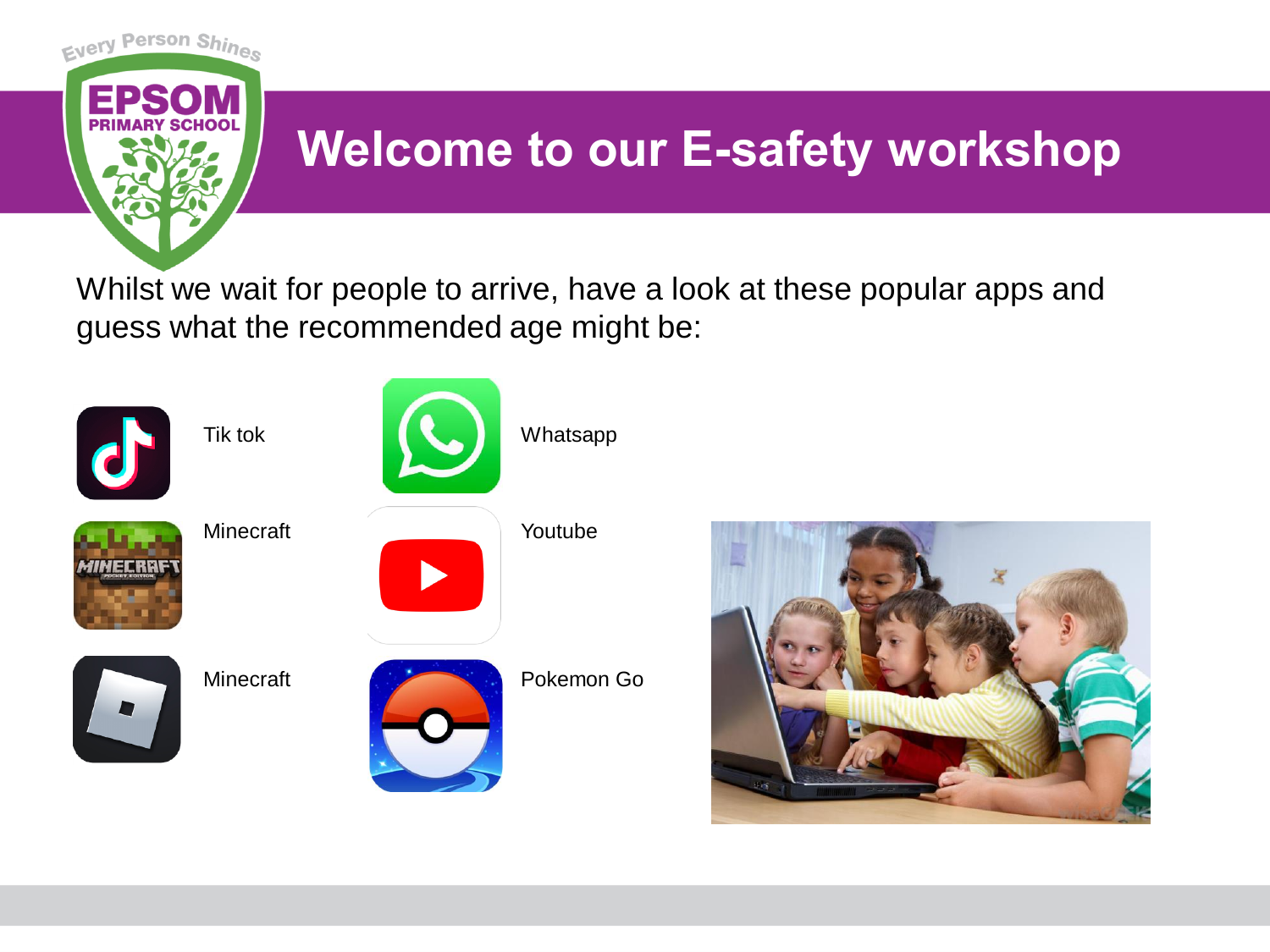

### **App age answers**



I would now like you to login to the chromebook on your table and navigate to [https://www.net](https://www.net-aware.org.uk/)aware.org.uk/ Let's look at Whatsapp first and then you can search for other apps that your children may be interested in.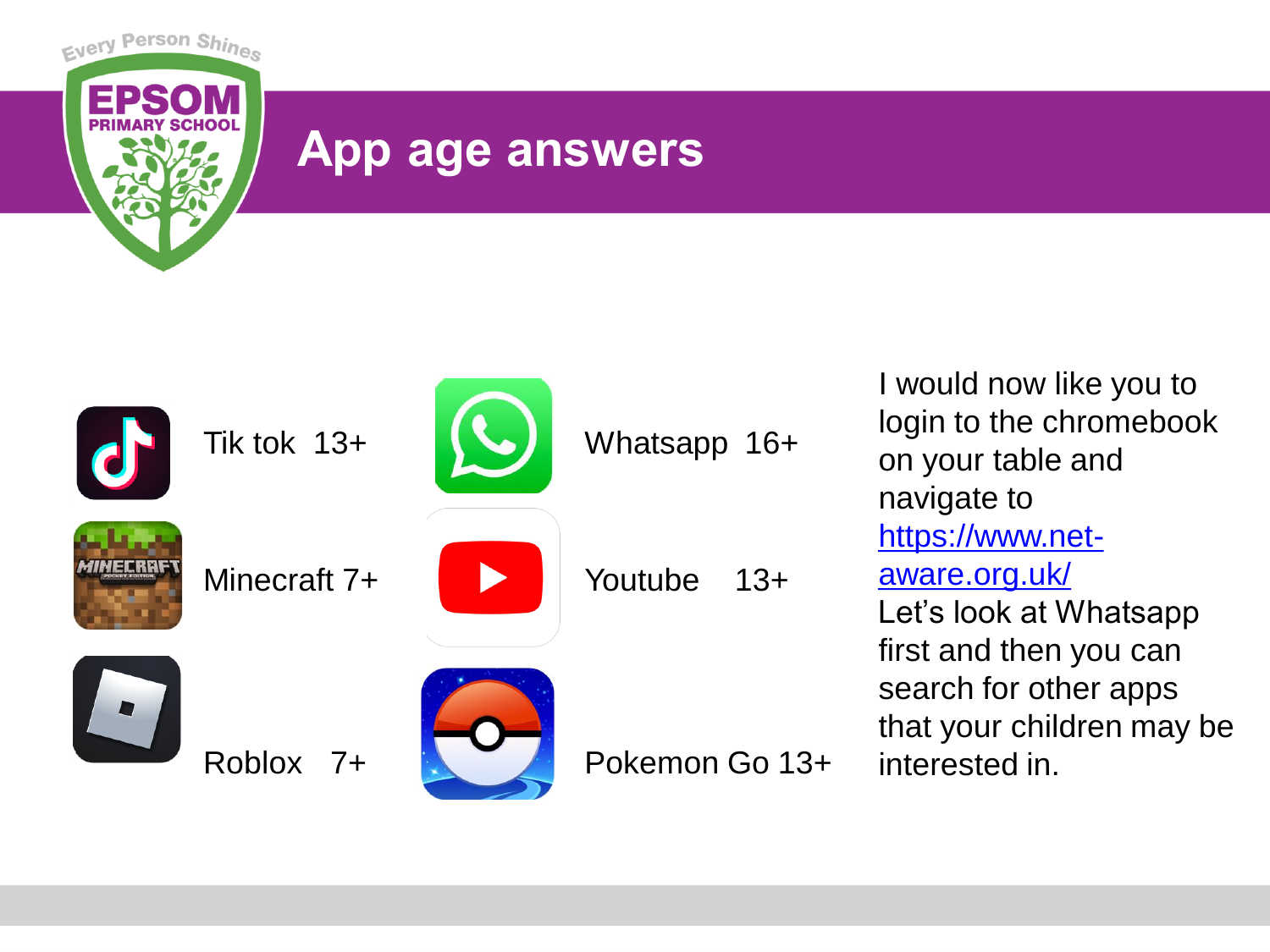

## **Workshop aims**

- We have the same goal which is keeping children safe online.
- In school, we talk to the children about the risks of the internet through e-safety talks and in computing lessons.
- E-safety conversations with your children. We need to be giving the same advice.
- Your children are vulnerable on-line if you are not aware of how to keep them safe.
- A chance for your children to showcase their computing work with you.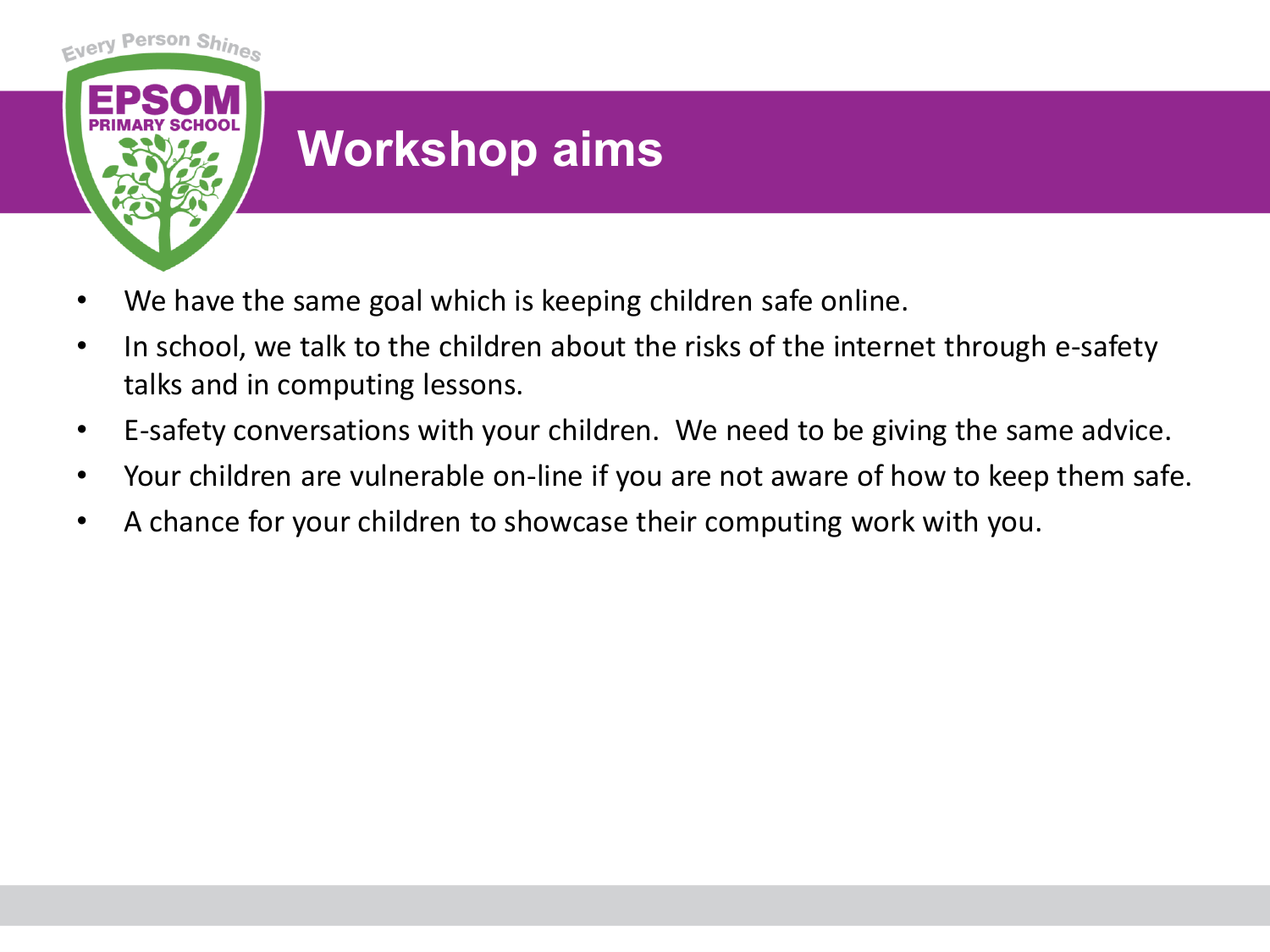

## **What are the online risks?**

- Most of us use the internet for shopping and holidays which is just finding information. It is unlikely that we would come across these risks. However with the introduction of Facebook and online gaming, where there is more interaction with other online users, then the following risks become more likely:
- Exposure to violent or inappropriate images.
- Online bullying
- Sexual predators
- Illegal downloads
- Giving out personal information that could lead to fraud
- Spyware and viruses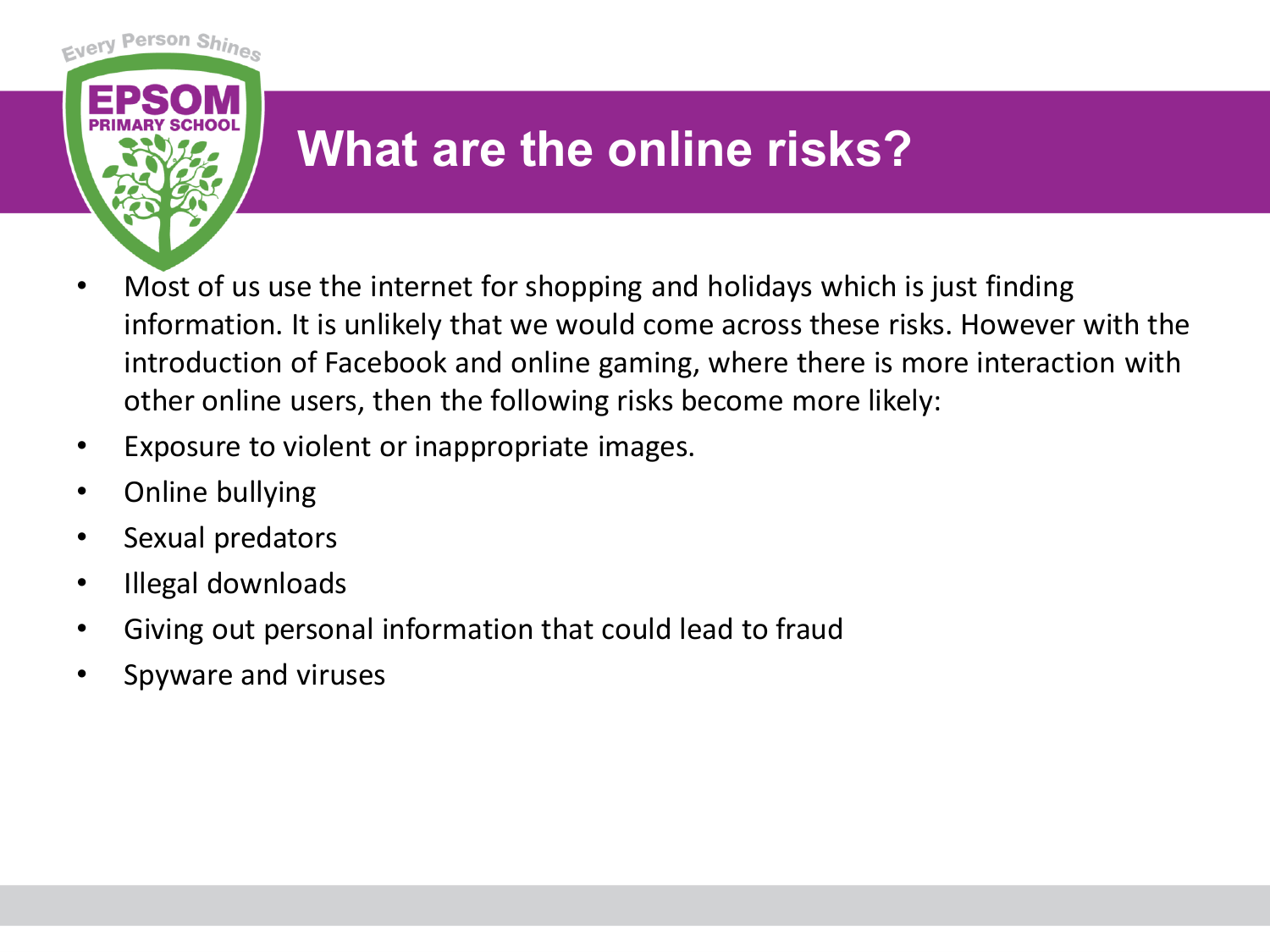

## **How can we tackle those risks?**

#### Internet Service providers

- Many providers include filtering as part of your package so you can filter the content that your children see at home. However children will be able to bypass these filters if they are using internet services outside the home e.g 4G
- You can control access by using apps on your child's devices. Some apps can provide reports of what your child has searched for or browsed.

Examples include (most of these have free and paid for versions):

- Kidlogger
- Qustodio
- Kaspersky Safe Kids
- Net Nanny
- MMGuardian
- Norton Family Premier
- Naturally there is always some information that will get through these filters so communication is still key.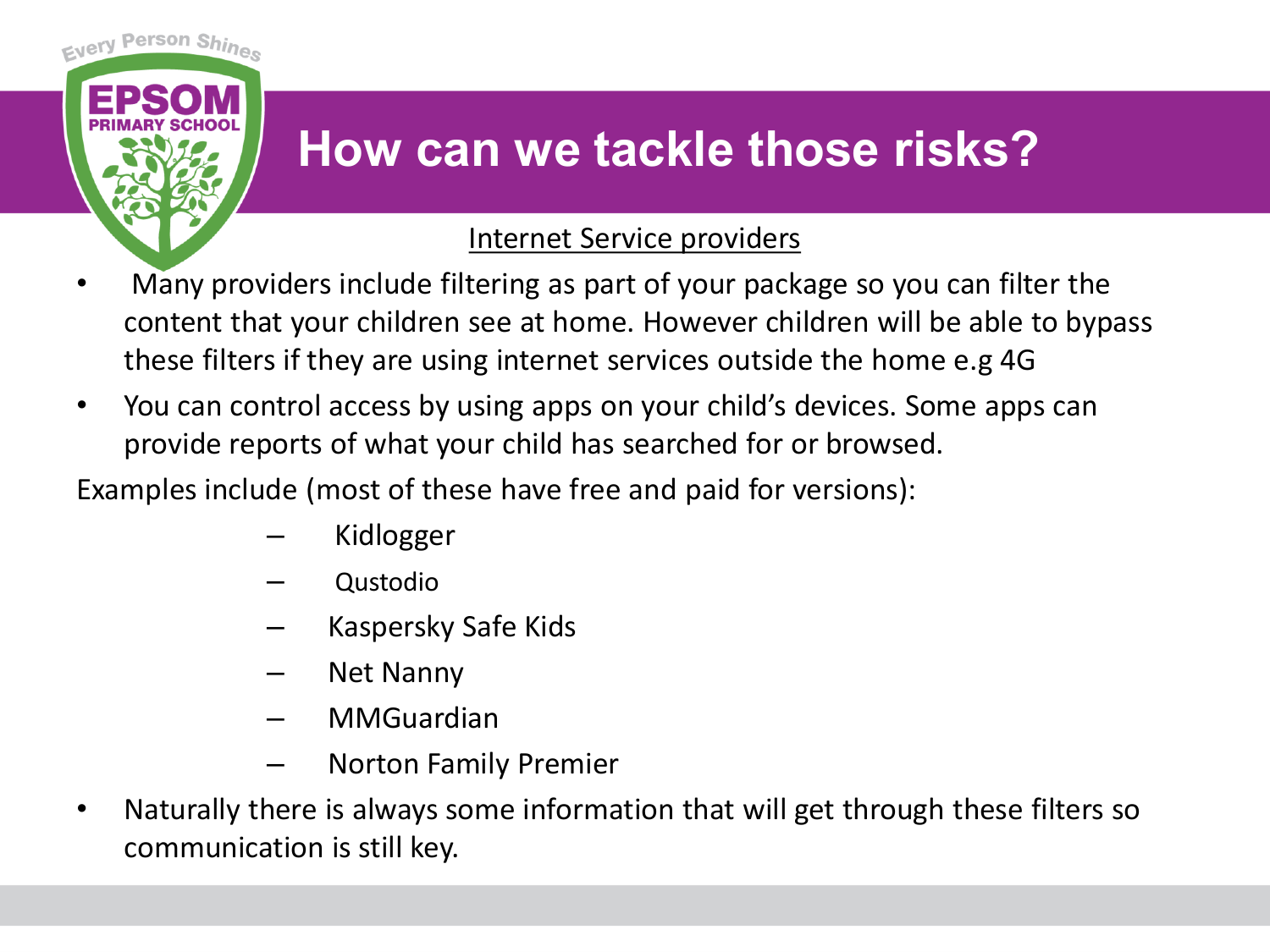

### **How can we tackle those risks?**

- Keep control of the apps installed on devices by setting your security so that your children have to ask for your permission/password entry before being able to install apps or make purchases. Investigate the features of apps, including GPS, [nearby device functionality and casting, as well as look on https://www.net](https://www.net-aware.org.uk/)aware.org.uk/ to see what other parents are saying about it.
- When you download an app, you are often asked to give permission for the developers of the app to access a variety of personal details. It's very easy to ignore these agreements but be aware that the data is collected and often sold to third parties. Apps may collect information such as your name, age and address, as well as track your website visits, online purchases and your location, even when you do not have the app open.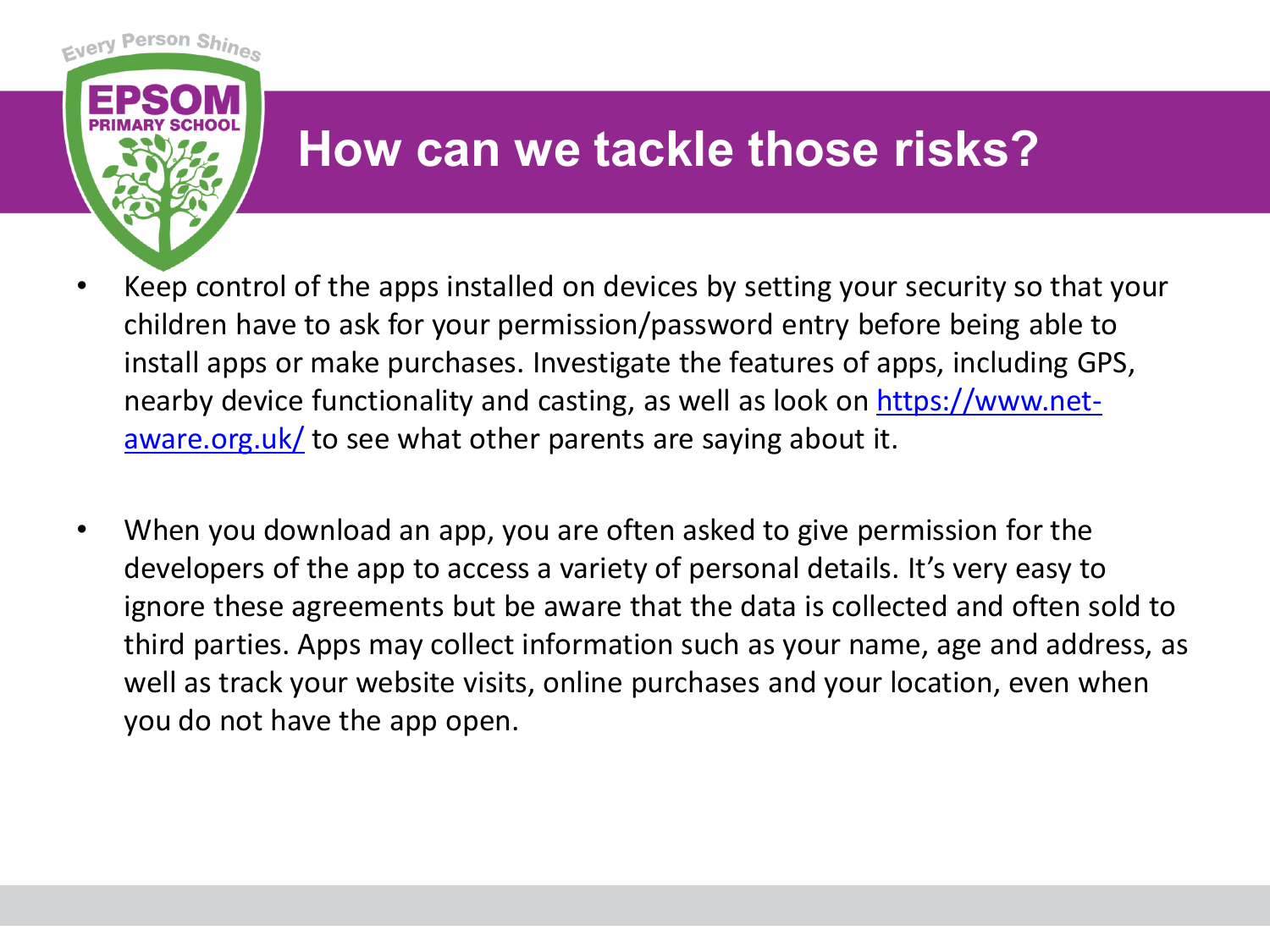

**Internet Centre, 2016** 



## **Conversations to have with your children**

#### Digital footprints

- We hear a lot in the press about digital footprints and online reputation. We hear of people losing their jobs. An example is James Gunn who was dropped from Guardians of the Galaxy for his previous offensive tweets. Children do not always see that their social media use now could have an impact on their future.
- Everything your child accesses, comments on, 'likes', shares or posts will leave a trail on the internet that forms their own digital footprint. The content that your child accesses, could have a bearing on the online reputation they are forming. For example, if they are 'liking' or following particular posts, other people will form opinions of them. This digital record will stay with them and be connected to them in the future; the impact of this is out of their control.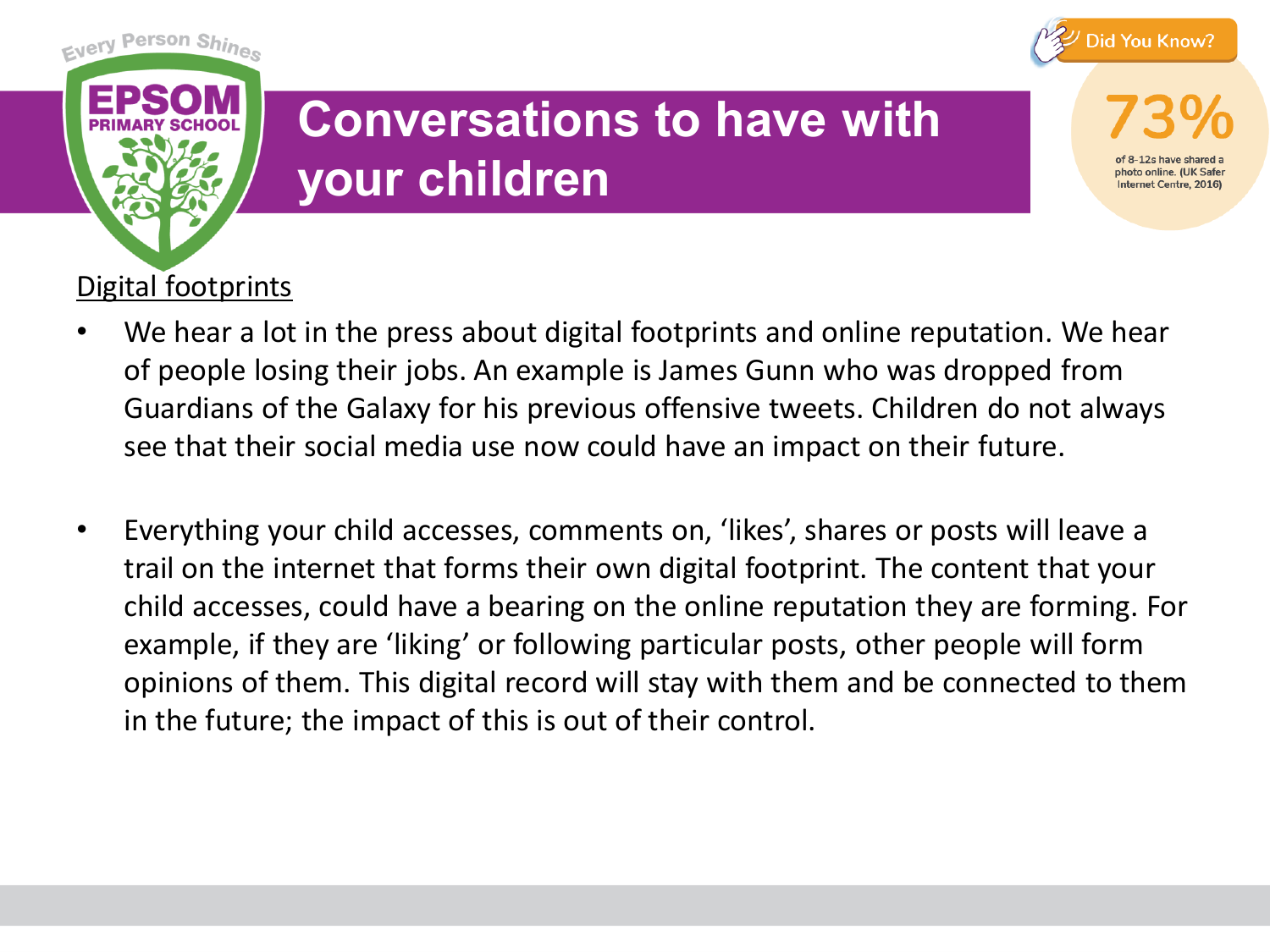

# **Conversations to have with your children**

• Search your own name on the internet with your child to see what your digital footprint contains. Discuss how the information got there and if there is anything that you are unhappy about.

#### KS2

• Again, search your name on the internet and talk about how the information got there. Look at sources of online information about people, especially on social media. You could talk about how information that is uploaded to these platforms can be shared elsewhere. Therefore, even if the original post is deleted, there is always a possibility that it could all be made public.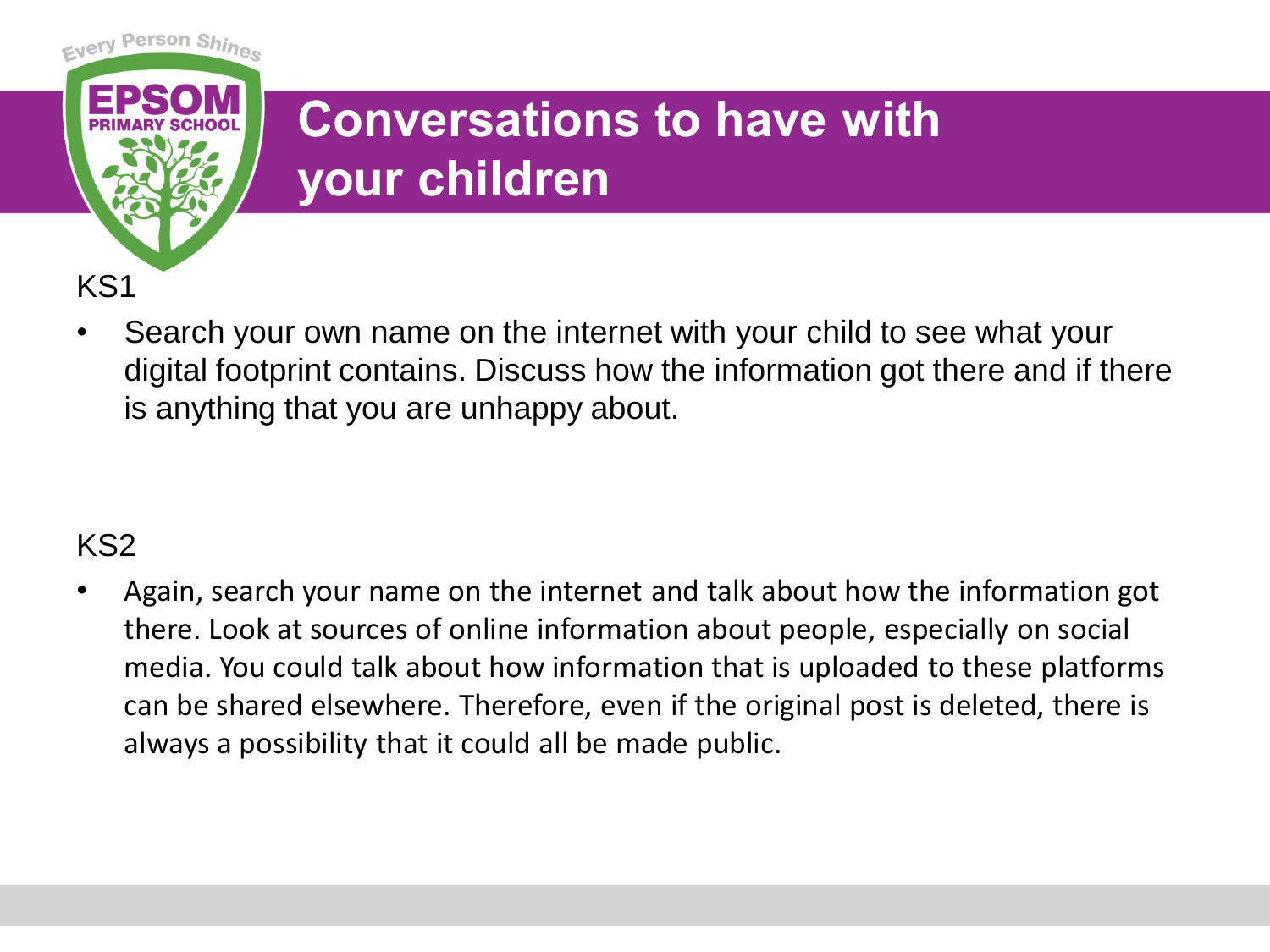

Your children will now be coming to work with you.

Let's start with a parents vs kids quiz.

<https://www.o2.co.uk/help/nspcc/parents-vs-kids/play#/quiz>

Then, ask your child to login to purple mash and search for the internet safety sort.

[https://www.purplemash.com/#app/games/2diy/Internet\\_safety](https://www.purplemash.com/#app/games/2diy/Internet_safety)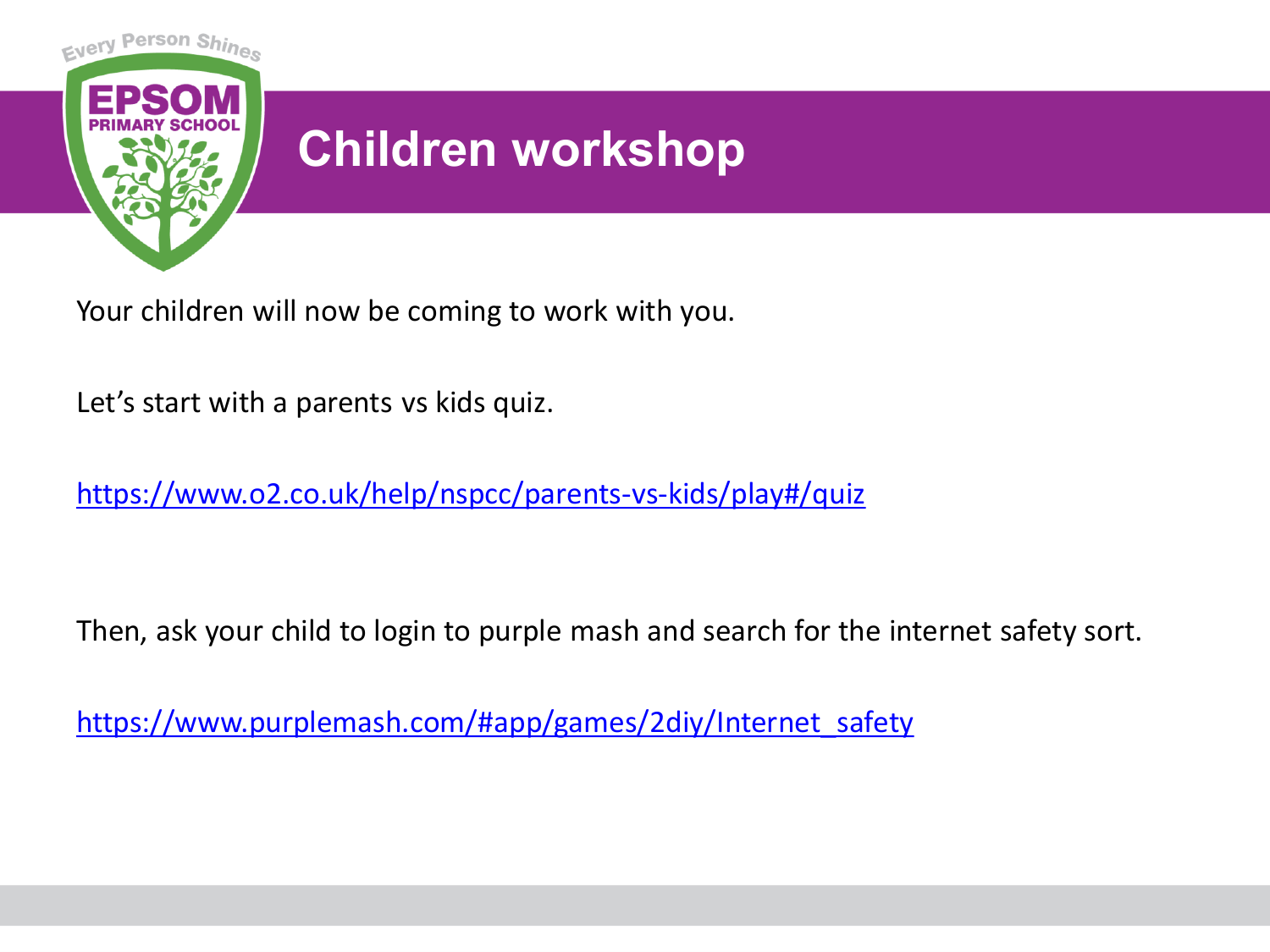

## **Children workshop**

Now, your child can show you what they have recently been up to in computing lessons. Ask them to open up their recent work. If you would like to work through a coding challenge then follow the below:



Chimp – Year 1 or 2 Gibbon – Year 3 or 4 Gorilla – Year 5 or 6